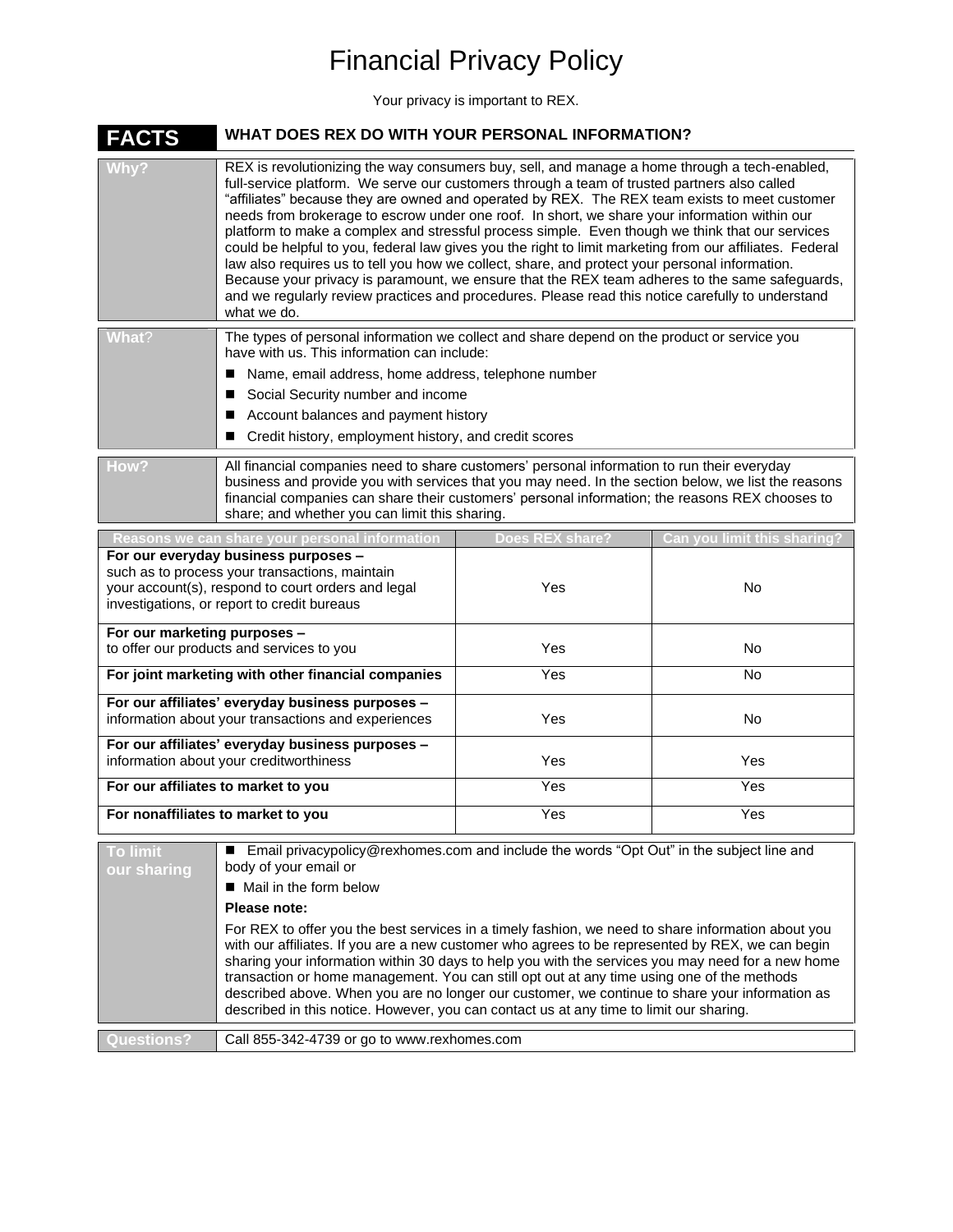**Page 2**

| Who we are                                                                               |                                                                                                                                                                                                                                                   |  |  |  |  |
|------------------------------------------------------------------------------------------|---------------------------------------------------------------------------------------------------------------------------------------------------------------------------------------------------------------------------------------------------|--|--|--|--|
| Who is providing this notice?                                                            | REX and its affiliates listed below under Definitions, Affiliates.                                                                                                                                                                                |  |  |  |  |
| What we do                                                                               |                                                                                                                                                                                                                                                   |  |  |  |  |
| How does REX protect my personal<br>information?                                         | To protect your personal information from unauthorized access<br>and use, we use security measures that comply with federal law.<br>These measures include computer safeguards and secured files<br>and buildings.                                |  |  |  |  |
| How does REX collect my personal                                                         | We collect your personal information, for example, when you                                                                                                                                                                                       |  |  |  |  |
| information?                                                                             | Apply for a loan, insurance for your home, or provide employment<br>information                                                                                                                                                                   |  |  |  |  |
|                                                                                          | Provide account information or provide your mortgage information<br>■                                                                                                                                                                             |  |  |  |  |
|                                                                                          | Give us your income information                                                                                                                                                                                                                   |  |  |  |  |
|                                                                                          | Provide your personal information to us via the Internet in order to<br>access our services, such as entering your name and phone number to<br>reserve an appointment                                                                             |  |  |  |  |
|                                                                                          | We also collect your personal information from others, such as credit<br>bureaus, affiliates, or other companies.                                                                                                                                 |  |  |  |  |
| Why can't I limit all sharing?                                                           | Federal law gives you the right to limit only                                                                                                                                                                                                     |  |  |  |  |
|                                                                                          | Sharing for affiliates' everyday business purposes - information<br>∎<br>about your creditworthiness                                                                                                                                              |  |  |  |  |
|                                                                                          | Affiliates from using your information to market to you<br>∎                                                                                                                                                                                      |  |  |  |  |
|                                                                                          | Sharing for nonaffiliates to market to you<br>■                                                                                                                                                                                                   |  |  |  |  |
|                                                                                          | State laws and individual companies may give you additional rights to<br>limit sharing.                                                                                                                                                           |  |  |  |  |
| What happens when I limit sharing<br>for an account I hold jointly with<br>someone else? | Your choices will apply to everyone on your account.                                                                                                                                                                                              |  |  |  |  |
| <b>Definitions</b>                                                                       |                                                                                                                                                                                                                                                   |  |  |  |  |
| <b>Affiliates</b>                                                                        | Companies related by common ownership or control. They can be                                                                                                                                                                                     |  |  |  |  |
|                                                                                          | financial and nonfinancial companies. Our affiliates include the following:                                                                                                                                                                       |  |  |  |  |
|                                                                                          | Rex Home Loans, Inc.                                                                                                                                                                                                                              |  |  |  |  |
|                                                                                          | REX Insurance Group, LLC                                                                                                                                                                                                                          |  |  |  |  |
|                                                                                          | REX Home Loans, LLC<br>■                                                                                                                                                                                                                          |  |  |  |  |
|                                                                                          | In Iron Crest National Holdings, LLC                                                                                                                                                                                                              |  |  |  |  |
|                                                                                          | Inon Crest National Title Agency, LLC, dba Iron Crest National<br>Settlement Services, LLC                                                                                                                                                        |  |  |  |  |
|                                                                                          | ■ Iron Crest National Title Agency of the West, LLC,                                                                                                                                                                                              |  |  |  |  |
|                                                                                          | Iron Crest National Title, LLC,<br>ш                                                                                                                                                                                                              |  |  |  |  |
|                                                                                          | Iron Crest National Title Company<br>■<br><b>REX Home Care LLC</b><br>∎                                                                                                                                                                           |  |  |  |  |
|                                                                                          | Ballista Real Estate, LLC<br>■                                                                                                                                                                                                                    |  |  |  |  |
| <b>Nonaffiliates</b>                                                                     | Companies not related by common ownership or control. They can be                                                                                                                                                                                 |  |  |  |  |
|                                                                                          | financial aid and nonfinancial companies.                                                                                                                                                                                                         |  |  |  |  |
|                                                                                          | Nonaffiliates we share with can include mortgage companies,<br>■<br>insurance companies, service providers, direct marketing companies,<br>and companies that provide financial products and services, if they can<br>possibly be helpful to you. |  |  |  |  |
| Joint marketing                                                                          | A formal agreement between nonaffiliated financial companies that<br>together market financial products or services to you.                                                                                                                       |  |  |  |  |
|                                                                                          | Our joint marketing partners include mortgage companies, insurance<br>■<br>companies, and companies that provide financial products and services.                                                                                                 |  |  |  |  |